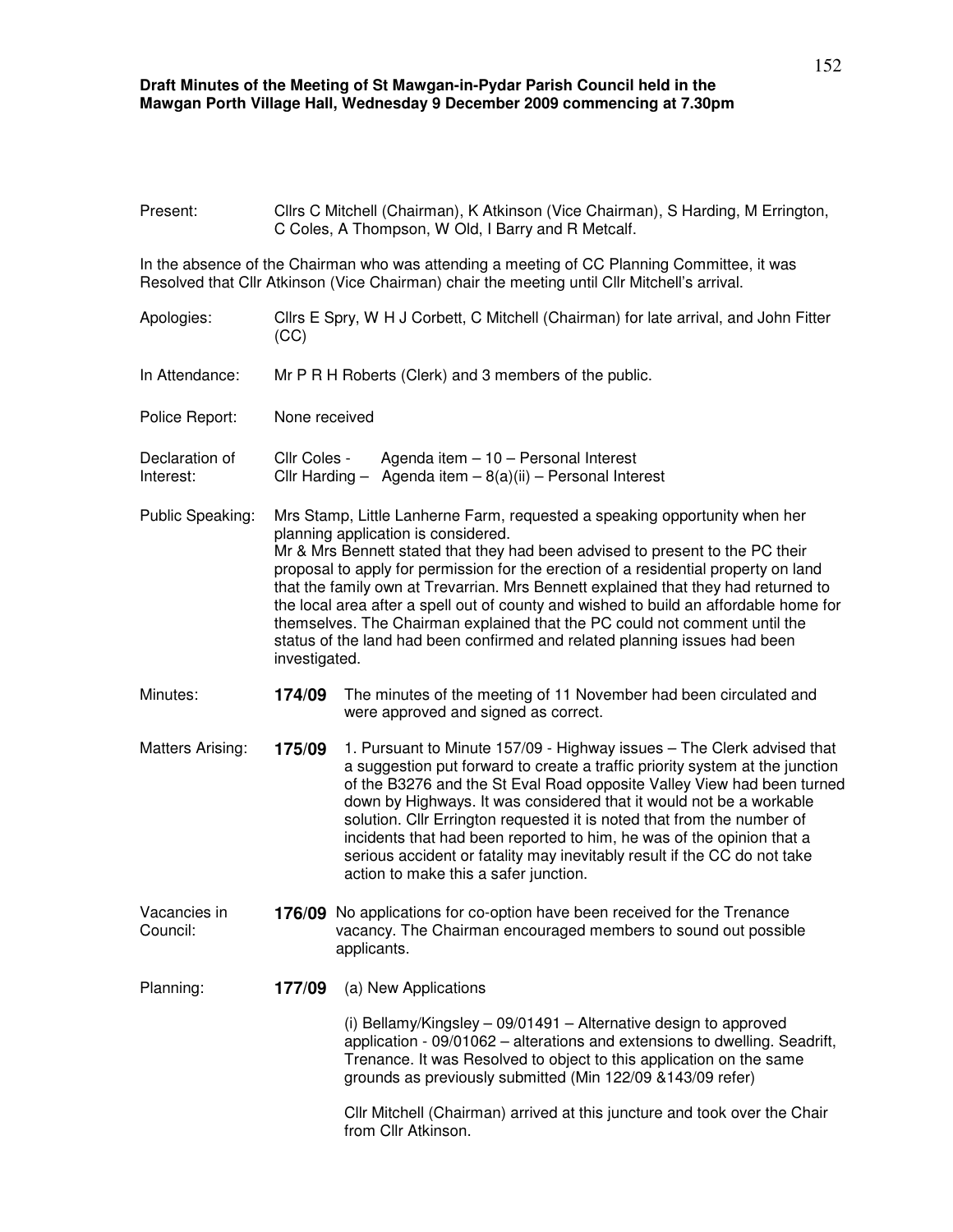(ii) Quartly – 09/01511 – (Lifting/Alternative Condition) variation of Condition 2 of 08/00208 for two storey extension in respect of the roof slates. Ball Cottage, Ball Lane, St Mawgan. The Chairman explained that the application considered at the last meeting for this proposal had been resubmitted following a technical issue raised by the Planning Dept. It was Resolved to raise no objection to this application.

(iii) Palmer – 09/01521 – Use of land for stationing residential caravan (agricultural occupation). Menalhyl Yard, Mawgan Porth. The full plans had not been received by the PC. The Chairman had visited the Planning offices in St Austell but had not been able to obtain full details. It was Resolved to defer a decision until full details are available.

## (b) Advice from Cornwall Council

(i) Construction of new indoor swimming pool building with a shop, café, games room and kitchen. The Park, Mawgan Porth. (Min 139/09). **Granted** 

(ii) Construction of new holiday accommodation buildings to include 2 one bedroom units, 1 five bedroom unit, 1 four bed and 1 three bed. The Park, Mawgan Porth (Min 139/09). Granted.

(iii) Proposed landscaping works. Marver House, Mawgan Porth (Min 139/09). Granted.

(iv) Enforcement – West View, Carloggas – Conversion of garage to living accommodation. CC Enforcement Section has advised that permitted development rights pertaining to this property were removed when the property planning application was originally granted following an appeal. The PC will be informed of any action that will be taken.

## (c) Other Issues

(i) Stamp – 09/01449 – Proposed side extension. Little Lanherne Farm, St Mawgan. Mrs Stamp explained that they had bought Little Lanherne as it had been converted into a substantial property and suited them as they were a large family unit. She explained that the current internal/external alterations were to take advantage of the splendid views across the valley. The Chairman explained that the Planning Case Officer had been attending an Appeals Tribunal and that the PC still awaited her comments. It was Resolved to defer a decision in order to consider the Planning Case Officer's report.

(ii) County Council – 09/01449 – The Chairman informed members that the Case Officer had agreed a planning condition with regard to the fixing of suitable cowling to the lighting masts to reduce light pollution on the land side of the terminal. The condition requires the work to be carried out within six months. This therefore satisfies the PC's request. (iii) Village Design Statement – The Vice Chairman had studied a copy of a model design statement and circulated to members an analysis of the main features. The Clerk advised that he awaited confirmation of the availability of a CC Officer to attend a Parish Plan Action Committee meeting.

(iv) Planning Policy – The Chairman updated members on the latest details of the proposed consultation process and tabled a questionnaire from CC. It was agreed that the PC's Planning representatives would consult on the contents of the questionnaire and submit a composite response.

(v) Newquay Airport – Development progress reports – In the light of the PC's concerns regarding planning issues at the airport Mr Al Titterington (Airport Operations Director) has agreed to attend PC meetings on a quarterly basis or as required. This offer was accepted by members.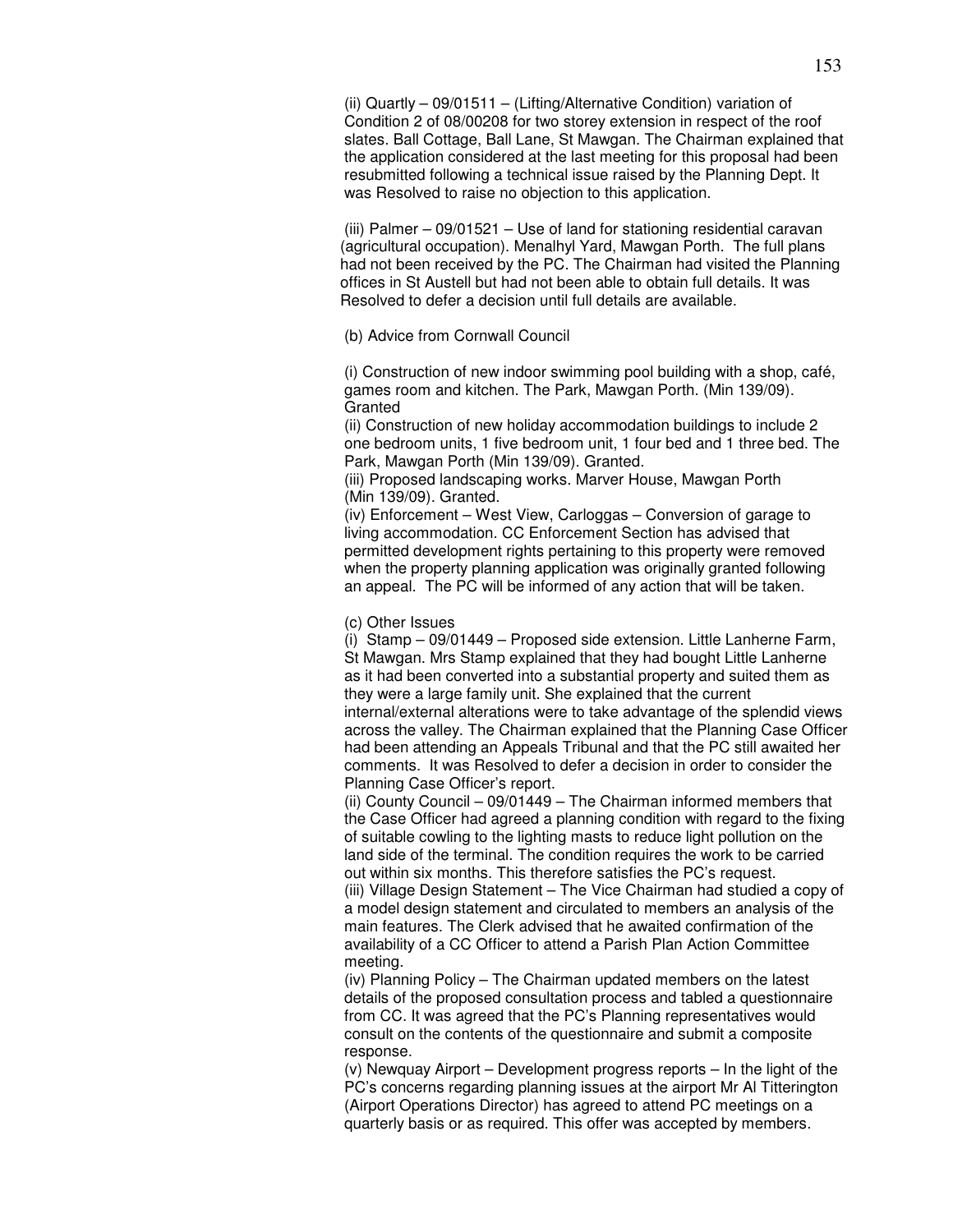| Newquay Area<br>Committee:                  | 178/09 | The next Area meeting will be Wednesday 16 December 2009. PC<br>representatives will attend.                                                                                                                                                                                                                                                                                                                                                                                                                                                                                          |
|---------------------------------------------|--------|---------------------------------------------------------------------------------------------------------------------------------------------------------------------------------------------------------------------------------------------------------------------------------------------------------------------------------------------------------------------------------------------------------------------------------------------------------------------------------------------------------------------------------------------------------------------------------------|
| Maintenance<br>Contract:                    | 179/09 | Schedule of Work – A copy of the Schedule of Work was circulated. The<br>Clerk reported that from the analysis of the contractor's time sheets, all<br>aspects of the schedule had been met. It was noted that since 2005 the<br>average number of hours worked per month had risen from 46 hrs to an<br>average of 60 hrs.                                                                                                                                                                                                                                                           |
| St Mawgan<br>Village - Street<br>Furniture: | 180/09 | (i) The litter bin for the School entrance has been delivered and will be<br>secured in place as soon as possible.<br>(ii) Community Notice Board - the Cameo Club have kindly offered a<br>donation towards the cost of a replacement board. The Clerk will obtain a<br>quotation for a board of a similar style and quality to the adjacent Parish<br>Council Board in time for the next meeting. Cllr Metcalf has obtained the<br>Community Grant application forms and will complete the application<br>following the January meeting.                                            |
| Mawgan Porth<br>Beach:                      | 181/09 | Cllr Old agreed to expedite the provision of the metal spikes needed to<br>complete repairs to the surface of the Disabled Access.<br>Cllr Old reported that the recent high tides had exposed the shingle at the<br>base of the dunes. This was not unexpected and would be monitored<br>further in the Spring.                                                                                                                                                                                                                                                                      |
| Playing Field:                              | 182/09 | Double Gates repair. The gates have been refurbished to an excellent<br>standard and have been re-hung. The Clerk explained that the<br>contractor had encountered difficulty in re-hanging the gates due to the<br>wear and alignment of the post hinges which was not apparent when<br>the initial assessment of work was carried out. Under provision in the<br>PC's Financial Regulations the Clerk advised that he authorised the<br>additional payment to complete the work.                                                                                                    |
| <b>Burial</b><br>Ground/Closed<br>Cemetery: | 183/09 | (i) Burial Ground gates – (as Playing Field above) the gates have been<br>refurbished to a high standard and re-hung.<br>(ii) Closed Cemetery - Moss on the church path - The Clerk had<br>investigated various products to deal with this problem; however the use<br>of chemicals which may enter the drains or watercourses must not be<br>used. A possible answer would be the use of soda crystals and this<br>method would be investigated when work on the lytch gate roof has<br>been completed.                                                                              |
| Footpaths:                                  | 184/09 | (i) FP 39 - Cllr Barry reported that the Area Ranger had drawn up a<br>specification of work to bring the path up to a good standard. Further<br>progress is awaited.<br>(ii) Cllr Barry advised that the 'Dog Sign' on FP39 needs re-hanging<br>(iii) Cllr Old asked if FP38 which crossed land owned by a local resident<br>at Trenance was serviced by the PC's contractor. The Clerk confirmed<br>that this was so.<br>(iv) Cllr Metcalf enquired if the broken Footpath marker post for FP18/19<br>could be replaced. The Clerk will ask the Ranger to provide a<br>replacement. |
| Council Website:                            | 185/09 | The Chairman reported that a meeting to obtain a quotation from one of<br>the prospective designers had been arranged for Monday 14 Dec 09<br>A meeting with a second designer will be arranged shortly.                                                                                                                                                                                                                                                                                                                                                                              |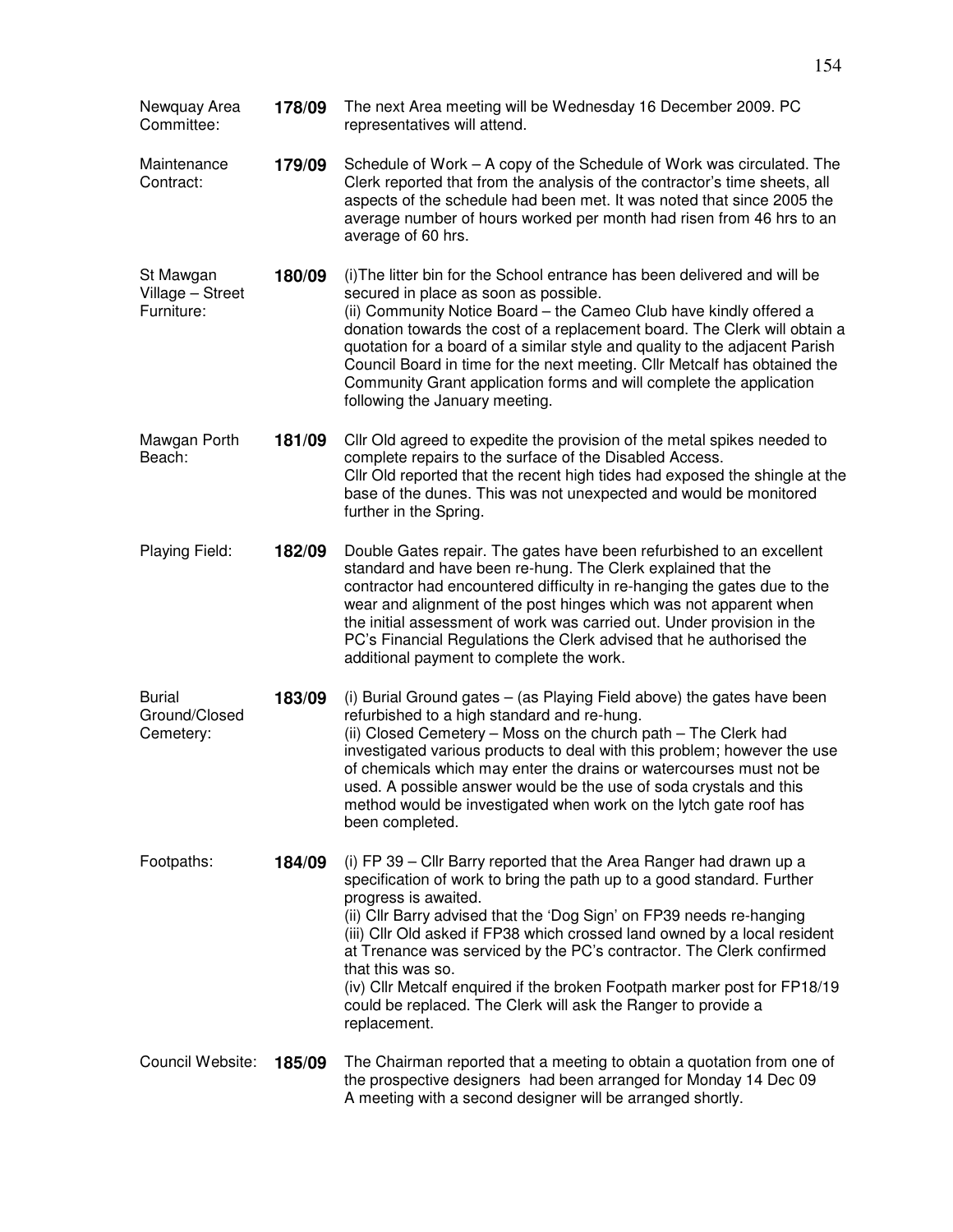| St James' Well<br>Project:       | 186/09 | Cllr Old agreed to draw up a plan for this project. The Clerk informed<br>members that Carnanton Estates had agreed in principle to the project<br>but agreement remains to be obtained for the removal of the dilapidated<br>pump house. The Clerk will attend to this issue.                                                                                                                                                                                                                                                                                                                                                                   |             |
|----------------------------------|--------|--------------------------------------------------------------------------------------------------------------------------------------------------------------------------------------------------------------------------------------------------------------------------------------------------------------------------------------------------------------------------------------------------------------------------------------------------------------------------------------------------------------------------------------------------------------------------------------------------------------------------------------------------|-------------|
| <b>Christmas Tree:</b>           | 187/09 | CIIr Harding suggested that as the Proprietors of the Village Stores now<br>place a large decorated tree outside the shop adjacent to the school<br>gates, the PC might consider an alternative provision for the playground<br>tree next year. It was agreed to review this suggestion in time for next<br>Christmas.                                                                                                                                                                                                                                                                                                                           |             |
| <b>Annual Budget</b><br>2010/11: | 188/09 | The budget forecast having been circulated was discussed. It was noted<br>that the Precept (the main source of income for the PC) had remained<br>static at £22000 for the past two financial years. The Clerk explained<br>that the phased withdrawal of the £2880 Double Charge Grant, and the<br>reduction of bank interest income, would mean an ongoing decrease in<br>our General Fund. It was Resolved to raise the Precept to £23000 for<br>the coming financial year.                                                                                                                                                                   |             |
| Other Reports:                   | 189/09 | The Chairman reported on his attendance at the CC Planning<br>Committee meeting earlier in the evening. He explained that the PC had<br>not been informed that the Planning Application for the conversion of<br>Lanerick at the Park, Mawgan Porth had been sent to Committee for<br>consideration following the PC's objections. This had caused a difficulty<br>as the PC had not had an opportunity to register to speak at the<br>meeting. The Committee Chairman, however, noted the problem and<br>allowed our Chairman to address members regarding our concerns. On<br>the vote the application was approved - 5 against, 10 in favour. |             |
| Accounts:                        | 190/09 | It was Resolved that the accounts as listed below are paid:                                                                                                                                                                                                                                                                                                                                                                                                                                                                                                                                                                                      |             |
|                                  |        | Notice to Councillors: Cheques signed 23/11/09 - Mrs I Bruster 001297<br>£50 to replace cheque 001294 which was accidentally damaged and<br>has been cancelled. ParcSigns invoice 25917 for Visitor Information<br>Boards - Cheque No.001298 £ 2366.12                                                                                                                                                                                                                                                                                                                                                                                           |             |
|                                  |        | 1. T Michell - Maintenance Contract - November 09                                                                                                                                                                                                                                                                                                                                                                                                                                                                                                                                                                                                | £<br>645.65 |
|                                  |        | 2. P R H Roberts - Clerk's Salary November 09                                                                                                                                                                                                                                                                                                                                                                                                                                                                                                                                                                                                    | 426.45      |
|                                  |        | 3. Glasdon - Jubilee Litter Bin -                                                                                                                                                                                                                                                                                                                                                                                                                                                                                                                                                                                                                | 218.45      |
|                                  |        | 4 Mr K Snell - Refurbishment of Burial Ground &<br>Playing Field gates Inv.016 -018                                                                                                                                                                                                                                                                                                                                                                                                                                                                                                                                                              | 725.25      |
|                                  |        | 5. W H J Corbett - Payment for Village Christmas Tree                                                                                                                                                                                                                                                                                                                                                                                                                                                                                                                                                                                            | 25.00       |
| Miscellaneous<br>Correspondence: | 191/09 | Mrs Bruster - Letter of thanks - Noted<br>Cornwall Council - Invitation to apply for Standards Board membership<br>- Noted.<br>Cornwall Council - Election staff recruitment campaign - Noted.<br>CPRE Cornwall - News Letter No.10 - Noted.<br>Cornwall Light & Power - Notification of Public Exhibition for proposed<br>wind turbines at Denzell Downs 11/12 Dec St Mawgan Community Hall<br>- Noted<br>The Park, Mawgan Porth - Manager's Press Release - Passed to Cllrs.                                                                                                                                                                   |             |